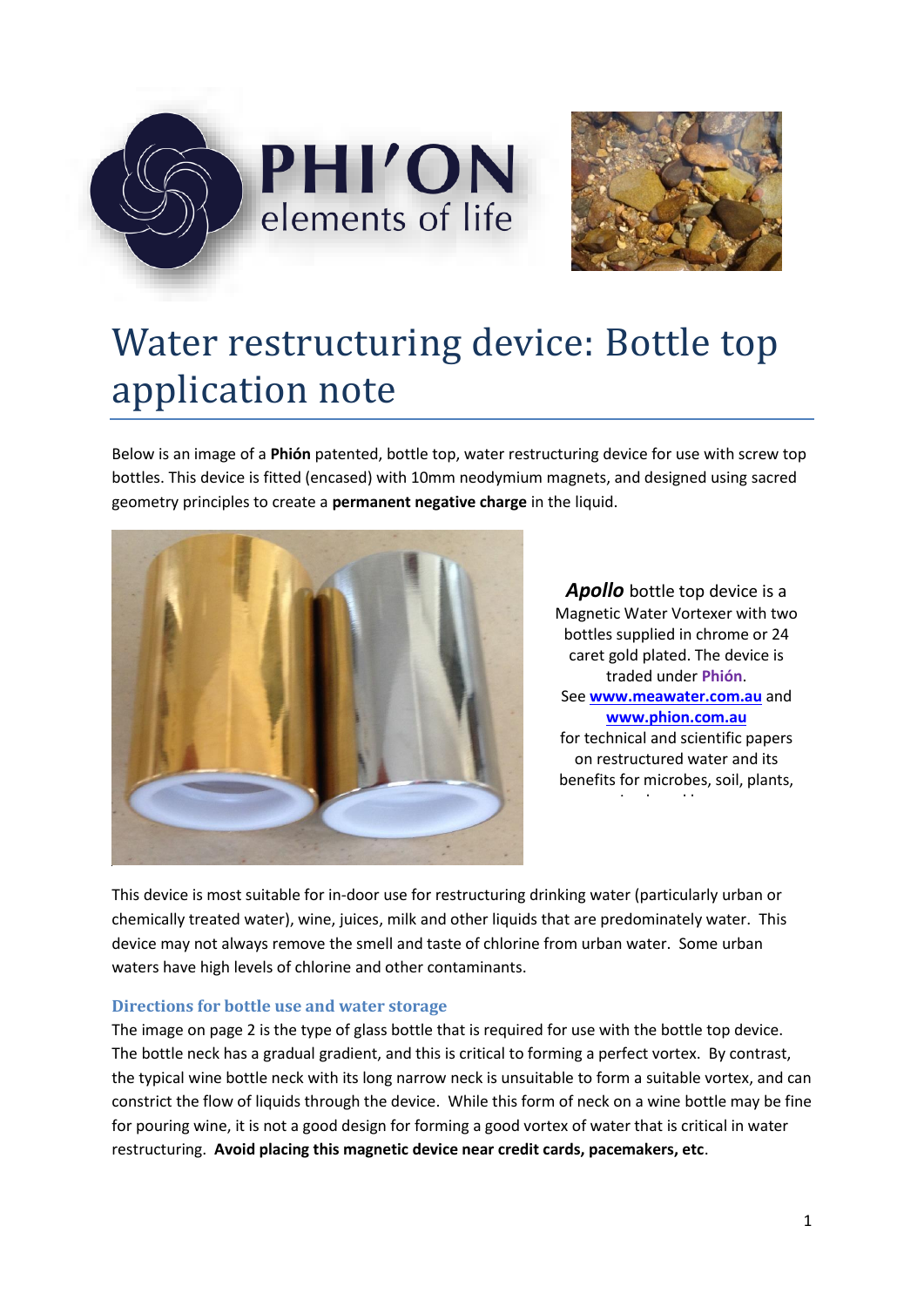Below is the style of glass bottle provided with the bottle top device. Also, the normal 1L, plastic soft drink bottle is also suitable for use with this device, and may be best used when travelling overseas due to its light weight.



Any water that has been restructured with a MEA device is best stored in an appropriate container for dispensing. Above (right) is an image of a 43-litre ceramic water storage unit that is very suitable for water storage and dispensing through a tap. This ceramic egg shape is ideal for retaining water energy. The unit is available from [http://www.livingwaterflowforms.com/amphora.htm,](http://www.livingwaterflowforms.com/amphora.htm) along with a 14-litre unit. There are alternative units for water storage that include 15-20 litre ceramic containers with a tap, and can cost less.

It is always best to allow any liquid restructured by the bottle top to stand (breathe) for at least 5 minutes to allow any gases to escape (particularly wine that will improve from 15-60 minutes of breathing). Some urban waters may require up to 2 days in a storage container to release the chlorine as a gas.

### **Directions for use**

- 1. Decanter the liquid into one of the bottles and fill it until it is about 7cm from the top of the bottle. Use about 750 mL and do not overfill the bottle because you need an air gap to create the vortex. Use a small funnel to pour in the liquid to avoid spillage
- 2. Attach the magnetic device to the top of the filled bottle. Just tighten until it grabs and apply gentle pressure to secure. Over-tightening can snap the top off the bottle. This task will work best with a *light touch*
- 3. Hold the base of the filled bottle, and with the bottle upright, screw the other bottle onto the other end of the magnetic device. Again, do not over-tighten
- 4. Reverse the bottles so that the full bottle is at the top and empty bottle at the bottom, then start the next task immediately or simultaneously
- 5. Grasp the bottom bottle tightly and hold stationary, then instantaneously and vigorously swing the top bottle in an anti-clockwise manner (left-hand spin), wide circle for about 3 turns and then watch to see a vortex form as the liquid in the top bottle swirls into the bottom bottle
- 6. This process can be repeated up to 4 times to enhance the effect
- 7. Decanter the liquid into your bottle of choice (eg. wine back into a wine bottle). Use a small funnel if necessary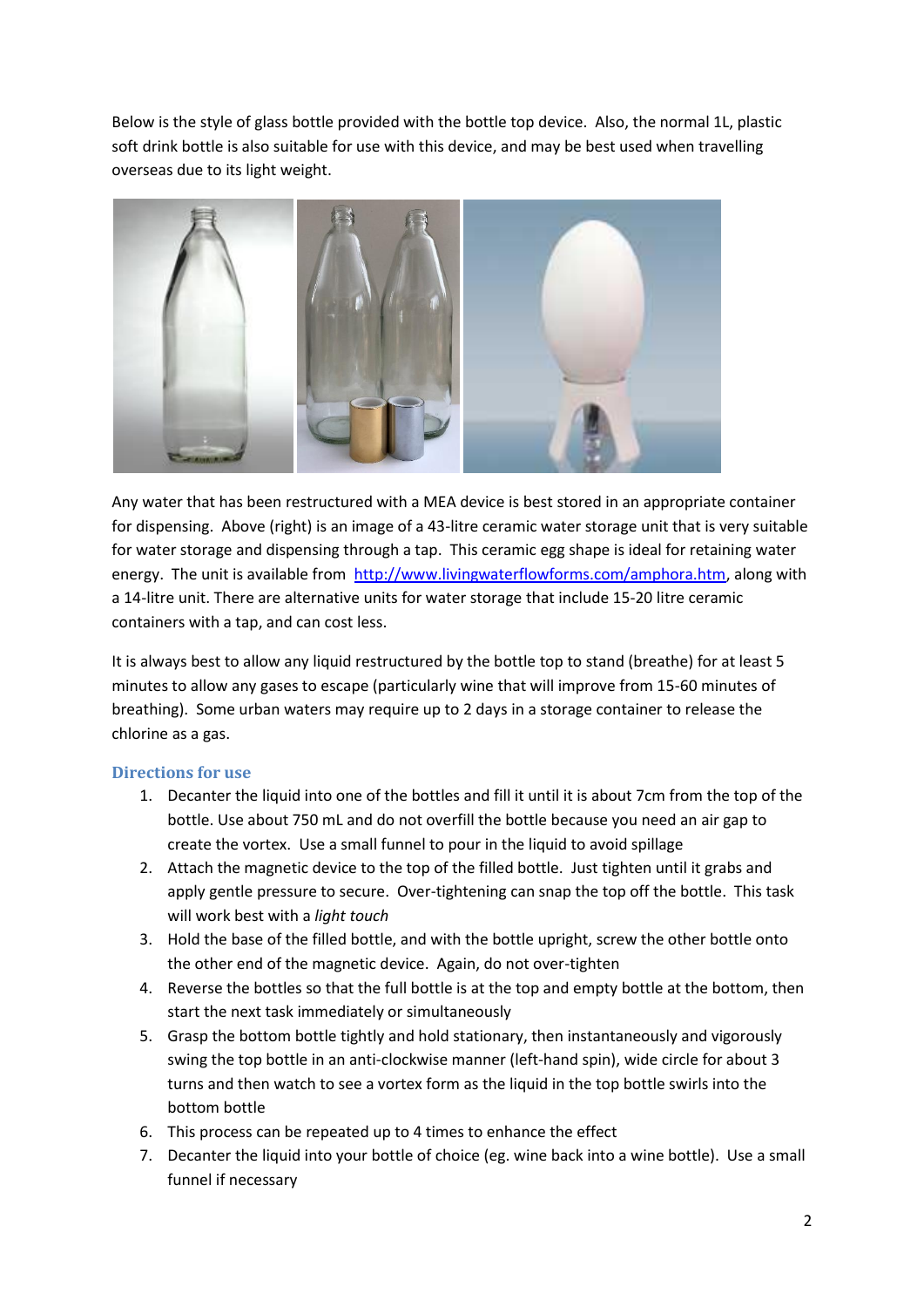8. Enjoy the difference in the liquid quality and effects. In the case of wine, it may be best to let the treated wine breathe for about 10-15 minutes (ie. decanter to a carafe), as experience shows that the effects on wine balance, aromas, flavours, viscosity, etc. are significantly improved.

Also, once the liquids are treated with the magnetic device, the liquids will store at a high quality for a much longer time (eg. wine in a carafe or returned to the bottle, and particularly with raw milk where it extents storage time and eliminates pathogenic microbes, eg. E. coli); compared with untreated liquids.

### **Other uses**

The 4 images below demonstrate ways to use the bottle top device. Starting with the images from the left:

- 1. The device is an excellent way to improve wine quality. Firstly, vortex the wine as described above and then decanter the wine into a wine carafe, ideally 30-60 minutes before drinking. The wine will **never** oxidise and turn to vinegar once it is restructured, regardless of how long it is kept in an open carafe (exposed to the air).
- 2. The device is great for travelling. Just take the bottle top device only if the bottles are a weight issue in a travel bag. Then, select another bottle at the end of your destination with the appropriate screw top and shape to create the vortex action (as in the images below) The example image (second from the left) is an *Evian* spring water bottle, and in this case, is being used to restructure the bottled spring water with a permanent negative charge.
- 3. The device can be used to restructure raw milk (or processed milk) to eliminate pathogenic microbes and increase milk storage time and taste.
- 4. The device can be placed under a tap and will produce a permanent negative charge in the water of about -150mV. However, when the bottles are used and vortexed 4 times the permanent negative can be sustained at -350mV.



Extensive testing with various wine varieties has produced significant results that include:

• Greater balance in wine structure